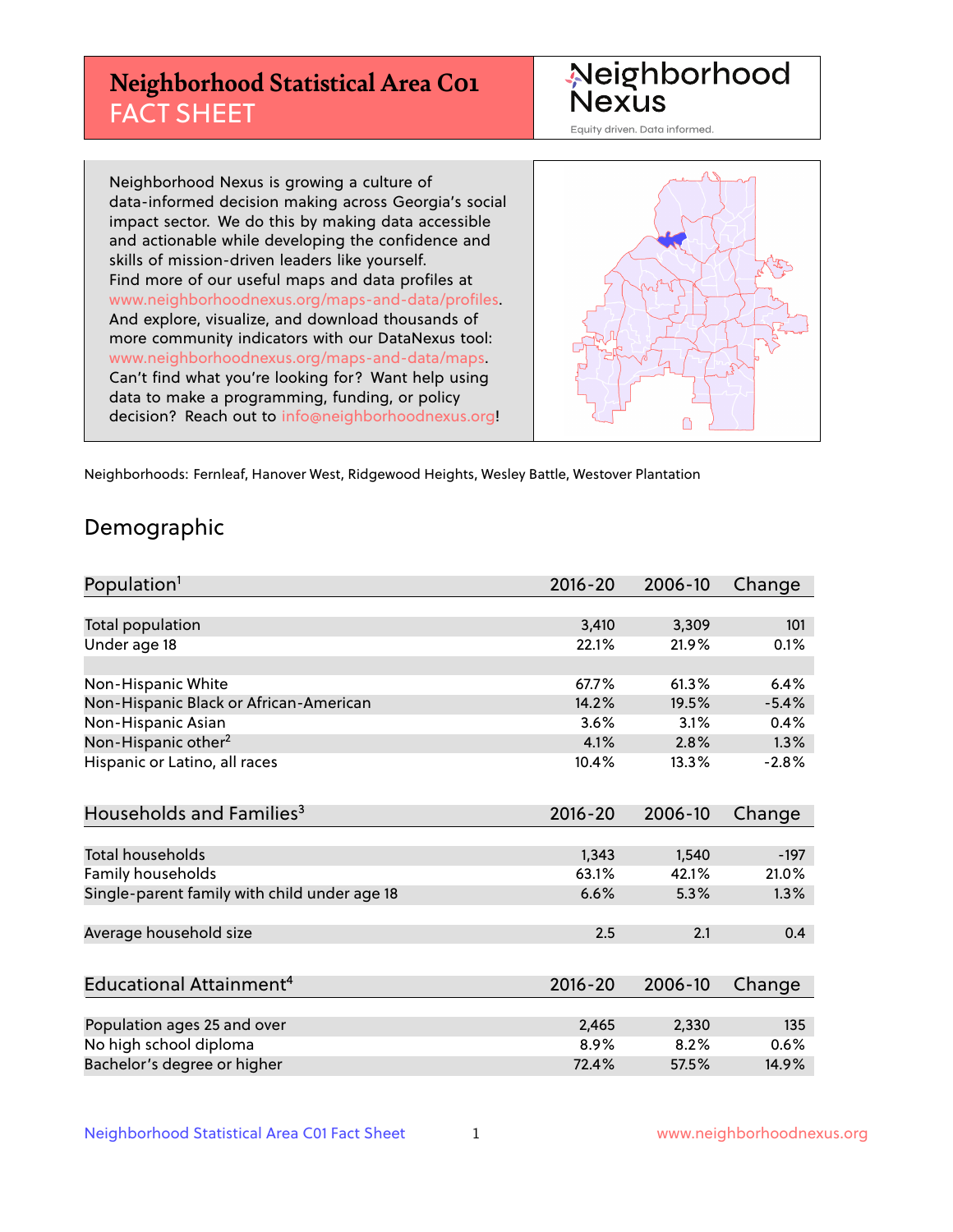## Change Measures, continued...

| Employment <sup>5</sup>                                 | 2016-20     | 2006-10  | Change   |
|---------------------------------------------------------|-------------|----------|----------|
| Total workers residing in Neighborhood Statistical Area | 1,367       | 637      | 730      |
| Workers with earnings \$1250/month or less              | 12.9%       | 11.0%    | 1.9%     |
| Workers with earnings \$1251/month to \$3333/month      | 18.9%       | 35.0%    | $-16.1%$ |
| Workers with earnings greater than \$3333/month         | 68.3%       | 54.0%    | 14.2%    |
|                                                         |             |          |          |
| Total jobs located in Neighborhood Statistical Area     | 348         | 238      | 110      |
| Jobs with earnings \$1250/month or less                 | 34.2%       | 46.6%    | $-12.4%$ |
| Jobs with earnings \$1251/month to \$3333/month         | 33.0%       | 34.9%    | $-1.8%$  |
| Jobs with earnings greater than \$3333/month            | 32.8%       | 18.5%    | 14.3%    |
|                                                         |             |          |          |
| Jobs/workers ratio                                      | 0.3         | 0.4      | $-0.1$   |
|                                                         |             |          |          |
| Income and Poverty <sup>6</sup>                         | 2016-20     | 2006-10  | Change   |
|                                                         |             |          |          |
| Median household income                                 | \$139,274   | \$63,867 | \$75,408 |
|                                                         |             |          |          |
| Population for whom poverty status is determined        | 3,406       | 3,309    | 96       |
| Population below poverty                                | 5.6%        | 13.9%    | $-8.3%$  |
|                                                         |             |          |          |
| Housing <sup>7</sup>                                    | 2016-20     | 2006-10  | Change   |
|                                                         |             |          |          |
| Total housing units                                     | 1,430       | 1,734    | $-304$   |
| Occupied housing units                                  | 93.9%       | 88.8%    | 5.1%     |
| Vacant housing units                                    | 6.1%        | 11.2%    | $-5.1%$  |
|                                                         |             |          |          |
| Occupied housing units                                  | 1,343       | 1,540    | $-197$   |
| Owner occupied housing units                            | 76.4%       | 59.4%    | 17.0%    |
| Renter occupied housing units                           | 23.6%       | 40.6%    | $-17.0%$ |
|                                                         |             |          |          |
| Access to a Vehicle <sup>8</sup>                        | $2016 - 20$ | 2006-10  | Change   |
|                                                         |             |          |          |
| Occupied housing units                                  | 1,343       | 1,540    | $-197$   |
| No vehicle available                                    | 7.8%        | 8.8%     | $-0.9%$  |
|                                                         |             |          |          |
| Crime Rates, per 10,000 Population <sup>9</sup>         | 2017-21     | 2012-16  | Change   |
|                                                         |             |          |          |
| All Part I crimes                                       | 274.5       | 401.1    | $-126.6$ |
| Violent crime                                           | 23.5        | 64.5     | $-41.1$  |
| <b>Murder</b>                                           | 0.0         | 0.8      | $-0.8$   |
| Robbery                                                 | 12.9        | 44.3     | $-31.4$  |
| Aggravated assault                                      | 10.6        | 19.4     | $-8.9$   |
| Property crime                                          | 251.0       | 336.6    | $-85.6$  |
| <b>Burglary</b>                                         | 39.9        | 82.4     | $-42.5$  |
| Larceny                                                 | 171.8       | 191.2    | $-19.4$  |
| Vehicle theft                                           | 39.3        | 63.0     | $-23.7$  |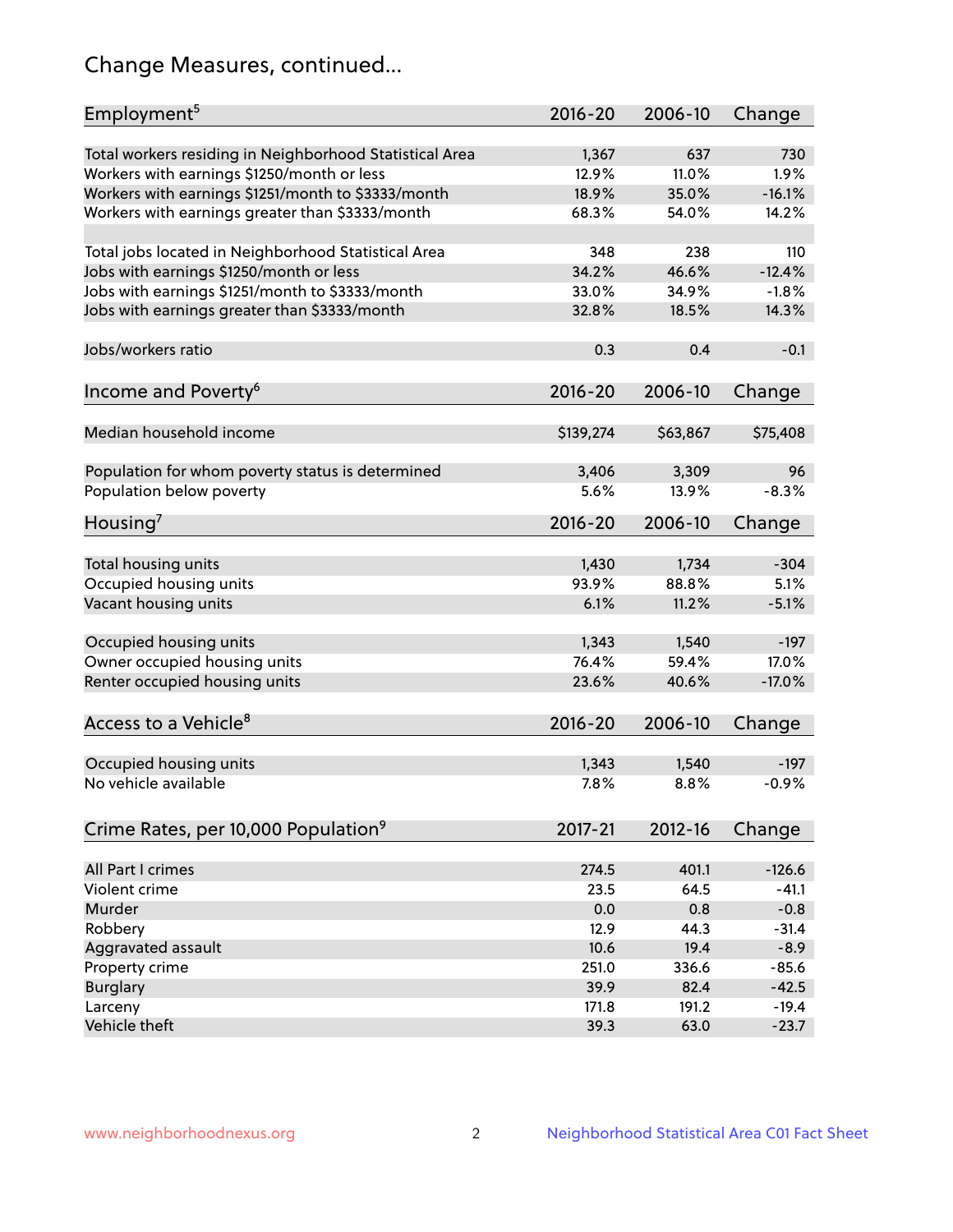## Current Data: Demographic

| Sex and Age, 2016-20 <sup>10</sup>                    | <b>Estimate</b> | Margin of Error |
|-------------------------------------------------------|-----------------|-----------------|
| Total population                                      | 3,410           | $\pm 651$       |
| Male                                                  | 50.8%           | $\pm$ 9.2%      |
| Female                                                | 49.2%           | ±12.7%          |
| Under 5 years                                         | 6.3%            | $\pm 2.9\%$     |
| 5 to 9 years                                          | 7.3%            | $\pm$ 3.1%      |
| 10 to 14 years                                        | 4.2%            | ±1.9%           |
| 15 to 19 years                                        | 5.9%            | $\pm 2.5\%$     |
| 20 to 24 years                                        | 4.0%            | $\pm 2.6\%$     |
| 25 to 34 years                                        | 17.0%           | $\pm 3.5\%$     |
| 35 to 44 years                                        | 16.4%           | $\pm$ 3.7%      |
| 45 to 54 years                                        | 14.0%           | $\pm 2.8\%$     |
| 55 to 59 years                                        | 4.6%            | $\pm 2.2\%$     |
| 60 to 64 years                                        | 5.5%            | $\pm$ 5.1%      |
| 65 to 74 years                                        | 7.6%            | $\pm 3.1\%$     |
| 75 to 84 years                                        | 1.3%            | $\pm 1.3\%$     |
| 85 years and over                                     | 5.8%            | $\pm$ 6.1%      |
| Median age (years)                                    | 38.1            | ±1.5            |
| Race and Ethnicity, 2016-20 <sup>11</sup>             | <b>Estimate</b> | Margin of Error |
| <b>Total population</b>                               | 3,410           | $\pm 651$       |
| Hispanic or Latino (of any race)                      | 10.4%           | $\pm$ 5.9%      |
| Not Hispanic or Latino                                | 89.6%           | $\pm$ 6.0%      |
| White alone                                           | 67.7%           | ±12.1%          |
| Black or African American alone                       | 14.2%           | $\pm$ 5.0%      |
| American Indian and Alaska Native alone               | 0.0%            | $\pm$ 0.5%      |
| Asian alone                                           | 3.6%            | $\pm 2.7\%$     |
| Native Hawaiian and other Pacific Islander alone      | 0.0%            | $\pm$ 0.5%      |
| Some other race alone                                 | 0.1%            | $\pm$ 0.5%      |
| Two or more races                                     | 4.0%            | $\pm 3.0\%$     |
| U.S. Citizenship Status, 2016-20 <sup>12</sup>        | <b>Estimate</b> | Margin of Error |
| Foreign-born population                               | 257             | $\pm$ 153       |
| Naturalized U.S. citizen                              | 41.2%           | ±11.8%          |
| Not a U.S. citizen                                    | 58.8%           | ±36.4%          |
| Citizen, Voting Age Population, 2016-20 <sup>13</sup> | Estimate        | Margin of Error |
| Citizen, 18 and over population                       | 2,513           | ±491            |
| Male                                                  | 55.8%           | ±13.8%          |
| Female                                                | 44.2%           | $\pm$ 12.1%     |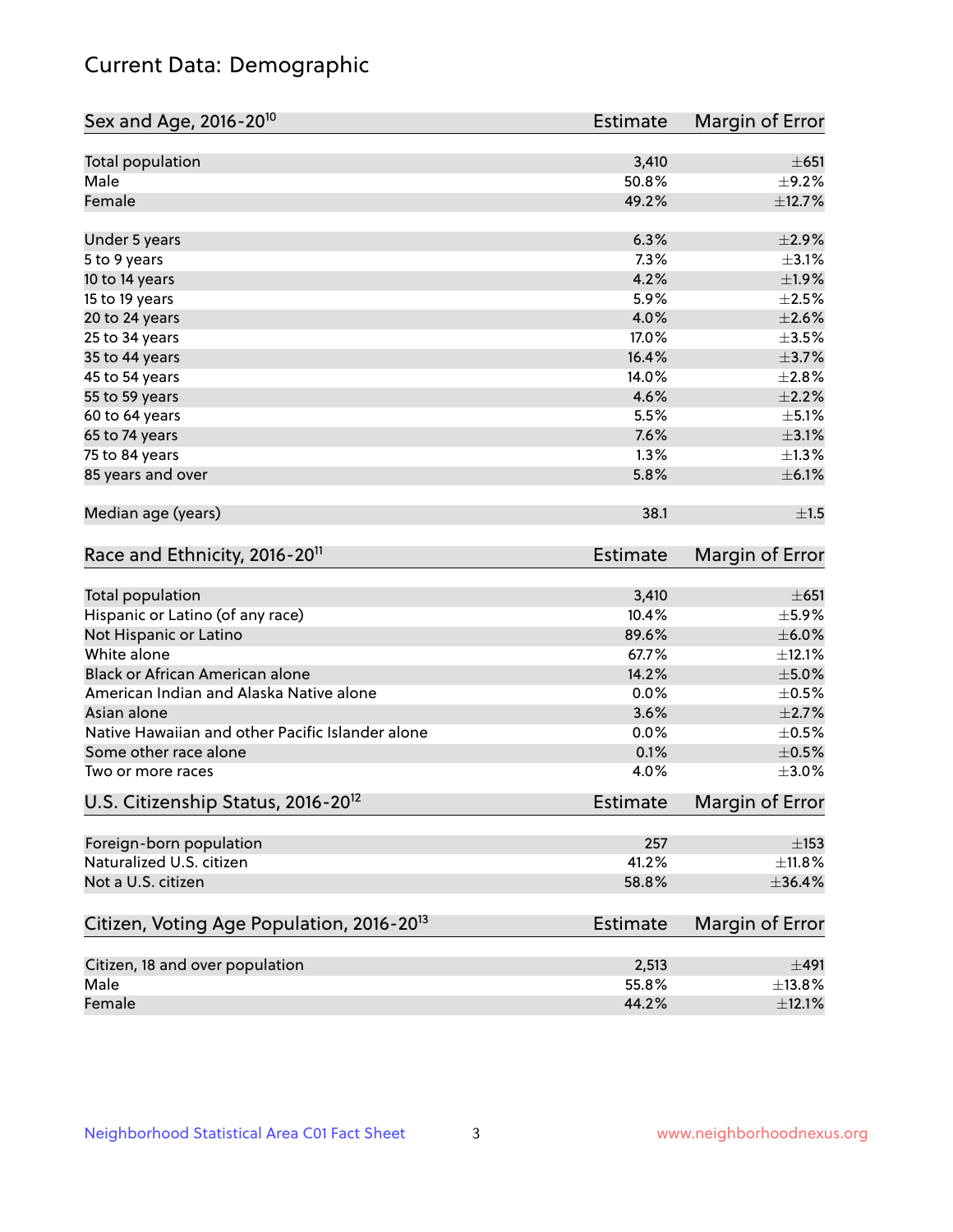## Current Data: Economic

| Income, 2016-20 <sup>14</sup>                                     | <b>Estimate</b> | Margin of Error |
|-------------------------------------------------------------------|-----------------|-----------------|
| All households                                                    |                 | ±211            |
| Less than \$10,000                                                | 1,343<br>1.1%   | $\pm 1.4\%$     |
|                                                                   | 2.2%            | $\pm 2.5\%$     |
| \$10,000 to \$14,999<br>\$15,000 to \$24,999                      |                 |                 |
|                                                                   | 1.0%            | ±1.9%           |
| \$25,000 to \$34,999                                              | 5.3%            | $\pm$ 5.8%      |
| \$35,000 to \$49,999                                              | 5.2%            | $\pm$ 3.7%      |
| \$50,000 to \$74,999                                              | 8.8%            | $\pm$ 5.1%      |
| \$75,000 to \$99,999                                              | 18.2%           | $\pm$ 8.7%      |
| \$100,000 to \$149,999                                            | 10.8%           | $\pm$ 4.9%      |
| \$150,000 to \$199,999                                            | 18.3%           | ±10.6%          |
| \$200,000 or more                                                 | 29.1%           | $\pm$ 7.5%      |
| Median household income (dollars)                                 | \$139,274       | $±$ 21,600      |
| Mean household income (dollars)                                   | \$219,058       | ±72,177         |
| Households with earnings                                          | 90.7%           | $\pm$ 5.2%      |
| Mean earnings (dollars)                                           | \$197,006       | ±30,011         |
| Households with Social Security                                   | 18.2%           | $\pm$ 11.2%     |
| Mean Social Security income (dollars)                             | \$23,685        | ±13,235         |
| Households with retirement income                                 | 11.8%           | $\pm$ 8.1%      |
| Mean retirement income (dollars)                                  | \$48,203        | ±43,552         |
| Households with Supplemental Security Income                      | 0.4%            | $\pm 1.3\%$     |
| Mean Supplemental Security Income (dollars)                       | \$0             | $\pm$ 0         |
| Households with cash public assistance income                     | 0.1%            | $\pm 1.1\%$     |
| Mean cash public assistance income (dollars)                      | \$0             | $\pm$ 0         |
| Households with Food Stamp/SNAP benefits in the past 12<br>months | 1.7%            | $\pm 2.3\%$     |
| Family households                                                 | 847             | $\pm$ 185       |
| Less than \$10,000                                                | 1.4%            | $\pm 2.3\%$     |
| \$10,000 to \$14,999                                              | 2.0%            | ±2.8%           |
| \$15,000 to \$24,999                                              | 1.0%            | $\pm 3.0\%$     |
| \$25,000 to \$34,999                                              | 3.9%            | $\pm$ 6.6%      |
| \$35,000 to \$49,999                                              | 4.3%            | $\pm 4.5\%$     |
| \$50,000 to \$74,999                                              | 4.1%            | $\pm$ 4.5%      |
| \$75,000 to \$99,999                                              | 10.8%           | $\pm$ 8.4%      |
| \$100,000 to \$149,999                                            | 11.8%           | $\pm$ 6.6%      |
| \$150,000 to \$199,999                                            | 22.6%           | ±16.0%          |
| \$200,000 or more                                                 | 38.1%           | $\pm$ 10.2%     |
| Median family income (dollars)                                    | \$173,674       | ±15,095         |
| Mean family income (dollars)                                      | \$273,356       | ±108,361        |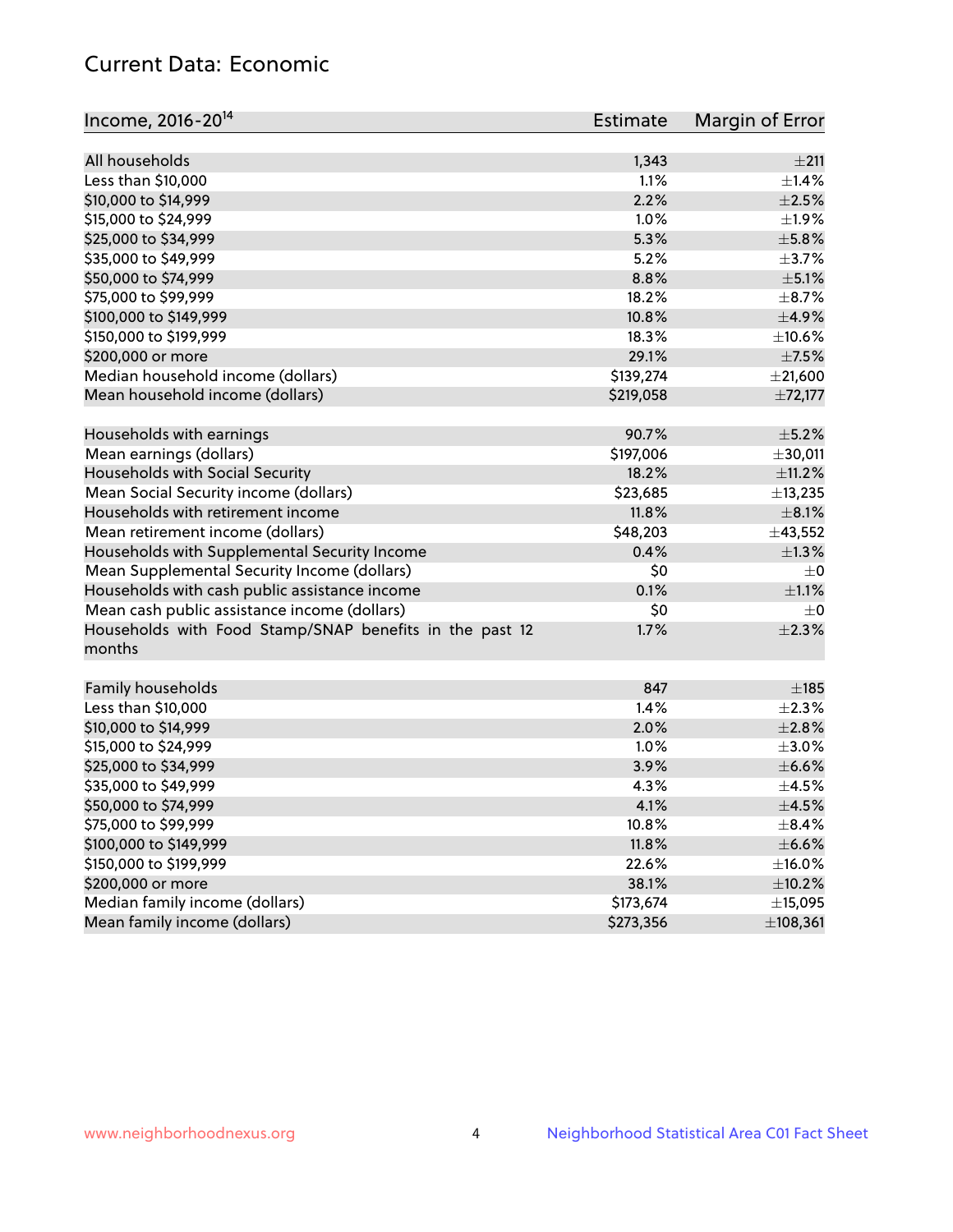## Current Data: Economic, continued...

| Income, 2016-20, continued <sup>15</sup>                                                    | <b>Estimate</b> | <b>Margin of Error</b> |
|---------------------------------------------------------------------------------------------|-----------------|------------------------|
|                                                                                             |                 |                        |
| Nonfamily households                                                                        | 496             | $\pm$ 139              |
| Median nonfamily income (dollars)                                                           | \$84,917        | ±6,604                 |
| Mean nonfamily income (dollars)                                                             | \$122,544       | ±54,198                |
| Median earnings for workers (dollars)                                                       | \$77,069        | ±9,352                 |
| Median earnings for male full-time, year-round workers<br>(dollars)                         | \$97,089        | ±7,355                 |
| Median earnings for female full-time, year-round workers<br>(dollars)                       | \$90,309        | $\pm$ 9,433            |
| Per capita income (dollars)                                                                 | \$87,660        | $±$ 26,440             |
| Families Below Poverty Level, 2016-20 <sup>16</sup>                                         | <b>Estimate</b> | <b>Margin of Error</b> |
|                                                                                             |                 |                        |
| <b>All Families</b>                                                                         | 847             | $\pm$ 185              |
| Percent below poverty                                                                       | 6.8%            | ±6.9%                  |
| Families with related children under 18 years                                               | 434             | $\pm$ 117              |
| Percent below poverty                                                                       | 8.3%            | ±13.1%                 |
| Families with related children under 5 years only                                           | 109             | $\pm$ 76               |
| Percent below poverty                                                                       | 19.0%           | ±49.6%                 |
| Married couple families                                                                     | 693             | $\pm$ 182              |
| Percent below poverty                                                                       | 6.3%            | $\pm$ 7.9%             |
| Married couple families with related children under 18 years                                | 315             | ±92                    |
| Percent below poverty                                                                       | $7.0\%$         | ±16.1%                 |
| Married couple families with related children under 5 years                                 | 106             | $\pm 68$               |
| Percent below poverty                                                                       | 19.6%           | ±46.8%                 |
|                                                                                             |                 |                        |
| Families with female householder, no spouse present                                         | 106<br>13.4%    | $\pm$ 61               |
| Percent below poverty                                                                       |                 | ±17.6%                 |
| Families with female householder, no spouse present with<br>related children under 18 years | 95              | $\pm 62$               |
| Percent below poverty                                                                       | 14.9%           | ±19.1%                 |
| Families with female householder, no spouse present with                                    | 3               | $\pm 23$               |
| related children under 5 years                                                              |                 |                        |
| Percent below poverty                                                                       | 0.0%            | ±462.9%                |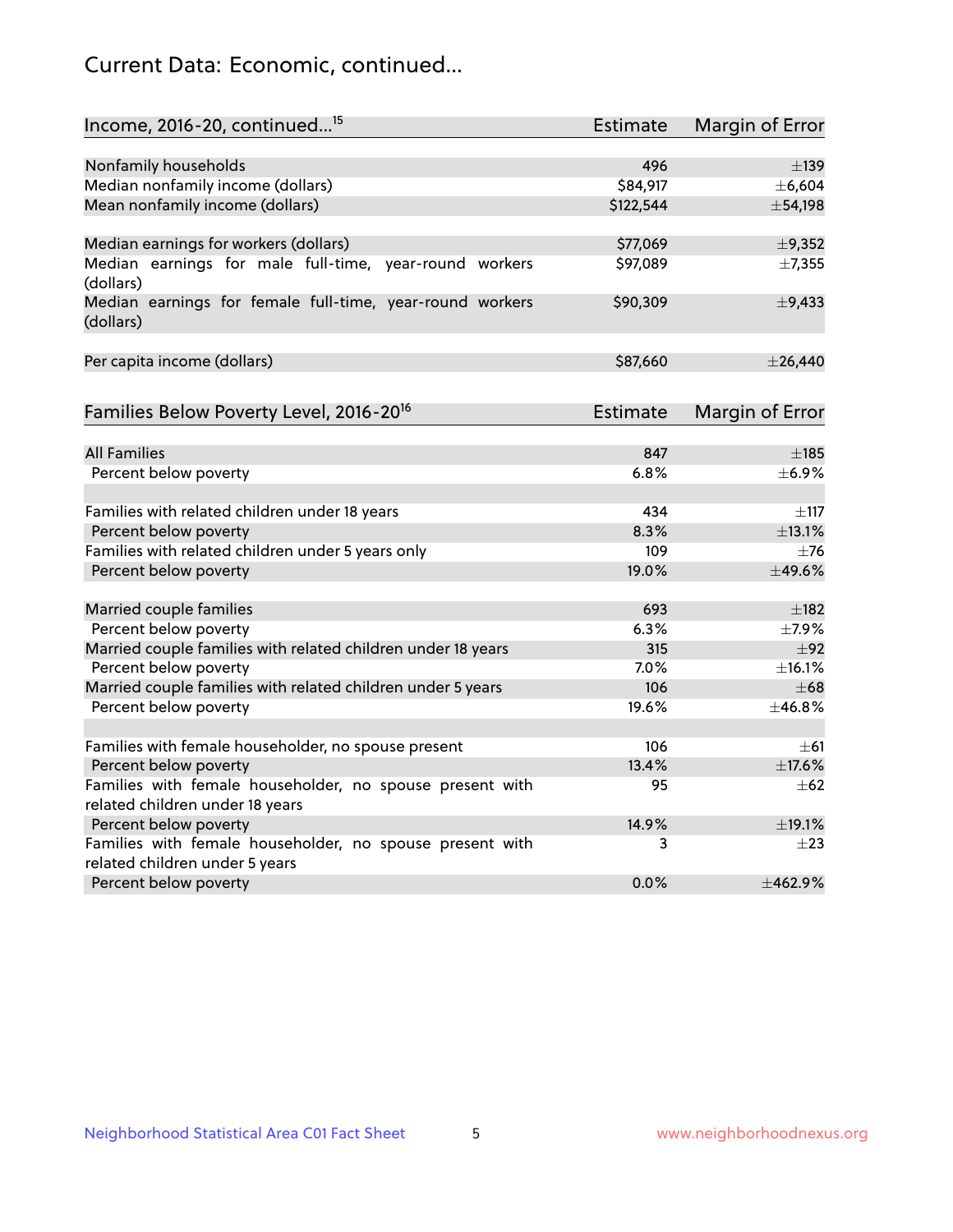## Current Data: Economic, continued...

| People Below Poverty Level, 2016-20 <sup>17</sup> | <b>Estimate</b> | Margin of Error |
|---------------------------------------------------|-----------------|-----------------|
|                                                   |                 |                 |
| Total population                                  | 3,406           | $\pm 650$       |
| Percent below poverty                             | 5.6%            | $\pm$ 4.9%      |
| Population under 18 years                         | 747             | $\pm 202$       |
| Percent below poverty                             | 8.1%            | ±11.9%          |
| Population 18 years and over                      | 2,658           | ±417            |
| Percent below poverty                             | 4.9%            | $\pm$ 3.6%      |
| Population 18 to 64 years                         | 2,156           | $\pm$ 338       |
| Percent below poverty                             | 5.5%            | $+4.2%$         |
| Population 65 years and over                      | 502             | $\pm 245$       |
| Percent below poverty                             | 2.2%            | $\pm$ 6.5%      |

| Poverty by Race/Ethnicity, 2016-20 <sup>18</sup> | <b>Estimate</b> | Margin of Error |
|--------------------------------------------------|-----------------|-----------------|
|                                                  |                 |                 |
| Non-Hispanic White population                    | 2,304           | $\pm 603$       |
| Percent below poverty                            | 2.7%            | $\pm 2.8\%$     |
| <b>Black population</b>                          | 489             | ±196            |
| Percent below poverty                            | 14.5%           | $\pm$ 17.0%     |
| Asian population                                 | 122             | ±96             |
| Percent below poverty                            | 10.8%           | $\pm$ 22.9%     |
| Hispanic or Latino population                    | 356             | $\pm 213$       |
| Percent below poverty                            | 13.0%           | ±24.4%          |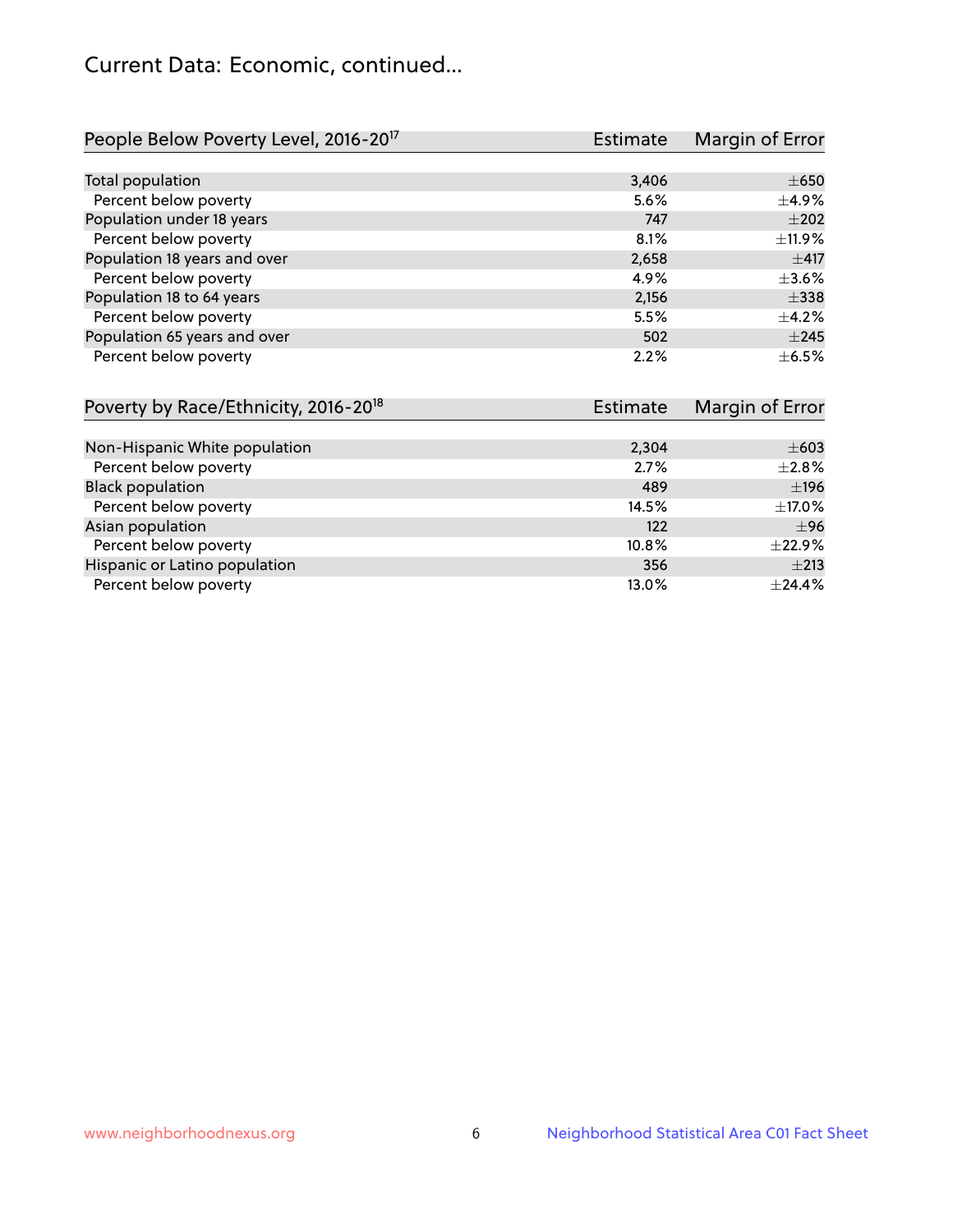# Current Data: Employment

| Employment Status, 2016-20 <sup>19</sup>                      | <b>Estimate</b> | Margin of Error |
|---------------------------------------------------------------|-----------------|-----------------|
|                                                               |                 |                 |
| Population 16 years and over                                  | 2,784           | $\pm$ 591       |
| In labor force                                                | 71.7%           | ±19.3%          |
| Civilian labor force                                          | 71.0%           | ±19.1%          |
| Employed                                                      | 69.6%           | ±18.9%          |
| Unemployed                                                    | 1.4%            | $\pm$ 3.1%      |
| <b>Armed Forces</b>                                           | 0.7%            | $\pm$ 3.1%      |
| Not in labor force                                            | 28.3%           | ±7.8%           |
| Civilian labor force                                          | 1,976           | $\pm$ 327       |
| <b>Unemployment Rate</b>                                      | 1.9%            | $\pm$ 4.4%      |
| Females 16 years and over                                     | 1,271           | $\pm 229$       |
| In labor force                                                | 67.9%           | ±11.6%          |
| Civilian labor force                                          | 67.9%           | $\pm$ 11.6%     |
| Employed                                                      | 67.1%           | ±11.7%          |
|                                                               |                 |                 |
| Own children of the householder under 6 years                 | 244             | ±121            |
| All parents in family in labor force                          | 55.2%           | ±30.9%          |
|                                                               |                 |                 |
| Own children of the householder 6 to 17 years                 | 503             | ±148            |
| All parents in family in labor force                          | 57.2%           | ±17.6%          |
| Industry, 2016-20 <sup>20</sup>                               | <b>Estimate</b> | Margin of Error |
|                                                               |                 |                 |
| Civilian employed population 16 years and over                | 1,938           | $\pm$ 325       |
| Agriculture, forestry, fishing and hunting, and mining        | 0.0%            | $\pm$ 1.2%      |
| Construction                                                  | 3.0%            | $\pm 2.0\%$     |
| Manufacturing                                                 | 8.0%            | ±4.0%           |
| Wholesale trade                                               | 1.8%            | $\pm 2.5\%$     |
| Retail trade                                                  | 7.2%            | ±4.3%           |
| Transportation and warehousing, and utilities                 | 5.2%            | ±4.3%           |
| Information                                                   | 3.7%            | $\pm 2.3\%$     |
| Finance and insurance, and real estate and rental and leasing | 14.9%           | ±4.3%           |
| Professional, scientific, and management, and administrative  | 26.5%           | $\pm$ 5.7%      |
| and waste management services                                 |                 |                 |
| Educational services, and health care and social assistance   | 17.0%           | $\pm$ 8.2%      |
| Arts, entertainment, and recreation, and accommodation and    | 6.0%            | $\pm$ 3.4%      |
| food services                                                 |                 |                 |
| Other services, except public administration                  | 1.6%            | $\pm 2.0\%$     |
| Public administration                                         | 5.2%            | $\pm$ 6.3%      |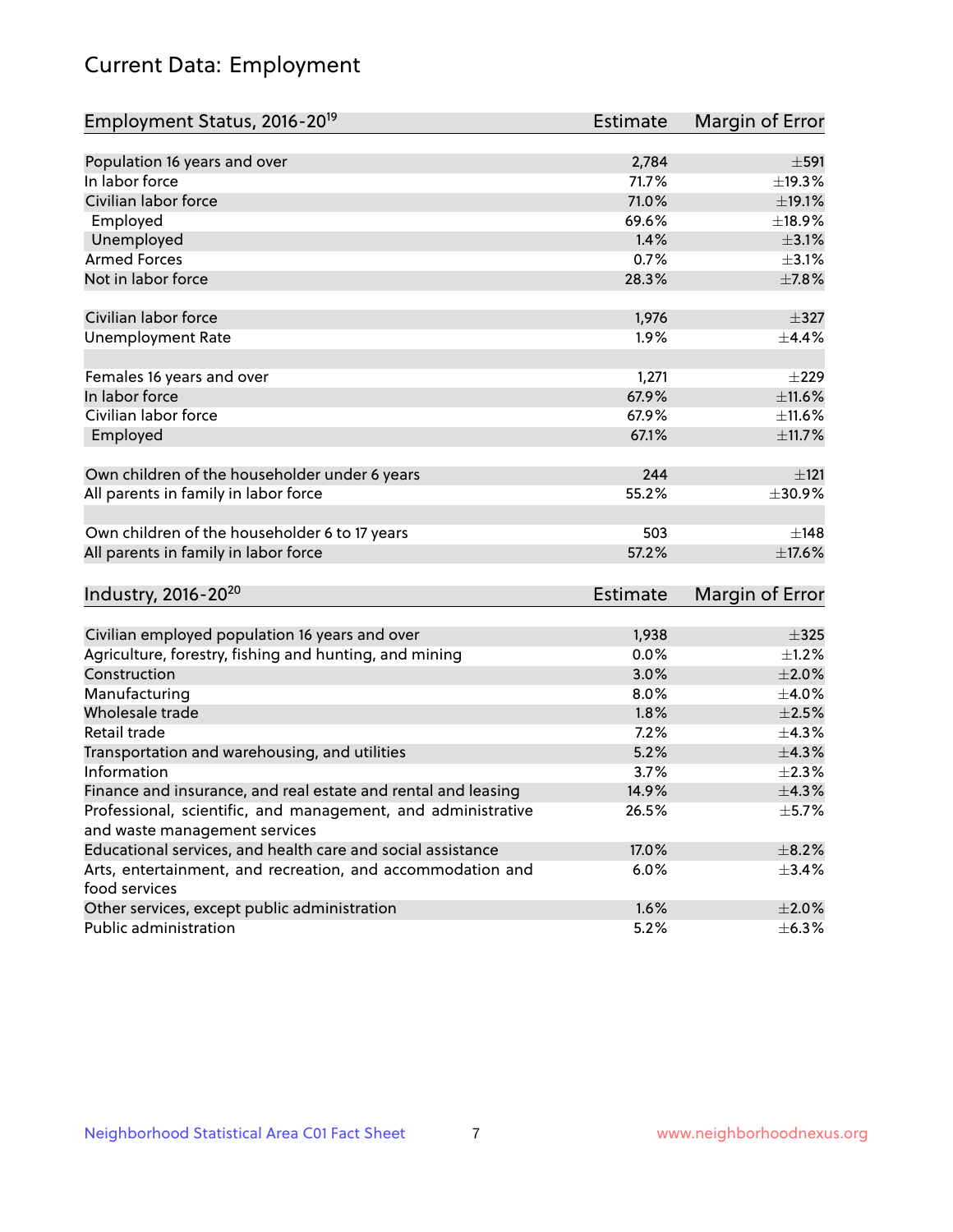# Current Data: Employment, continued...

| Occupation, 2016-20 <sup>21</sup>                                                                       | <b>Estimate</b> | Margin of Error |
|---------------------------------------------------------------------------------------------------------|-----------------|-----------------|
| Civilian employed population 16 years and over                                                          | 1,938           | $\pm$ 325       |
| Management, business, science, and arts occupations                                                     | 67.1%           | ±10.2%          |
| Service occupations                                                                                     | 5.5%            | ±3.4%           |
| Sales and office occupations                                                                            | 15.5%           | $\pm$ 4.7%      |
| Natural resources, construction, and maintenance occupations                                            | 2.1%            | ±1.9%           |
| Production, transportation, and material moving occupations                                             | 9.8%            | $\pm$ 5.8%      |
| Class of Worker, 2016-20 <sup>22</sup>                                                                  | Estimate        | Margin of Error |
| Civilian employed population 16 years and over                                                          | 1,938           | $\pm$ 325       |
| Private wage and salary workers                                                                         | 84.9%           | ±19.9%          |
| Government workers                                                                                      | 9.0%            | $\pm$ 7.2%      |
| Self-employed in own not incorporated business workers                                                  | 6.1%            | $\pm$ 3.3%      |
| Unpaid family workers                                                                                   | 0.0%            | $\pm 1.2\%$     |
| Job Flows, 2019 <sup>23</sup>                                                                           |                 | 2019            |
|                                                                                                         |                 |                 |
| Total Jobs in Neighborhood Statistical Area                                                             |                 | 348             |
| Held by residents of Neighborhood Statistical Area                                                      |                 | 1.4%            |
| Held by non-residents of Neighborhood Statistical Area                                                  |                 | 98.6%           |
| Jobs by Industry Sector, 2019 <sup>24</sup>                                                             |                 | 2019            |
| Total Jobs in Neighborhood Statistical Area                                                             |                 | 348             |
| <b>Goods Producing sectors</b>                                                                          |                 | 22.1%           |
| Trade, Transportation, and Utilities sectors                                                            |                 | 34.2%           |
| All Other Services sectors                                                                              |                 | 43.7%           |
| Total Jobs in Neighborhood Statistical<br>held<br>by<br>Area<br>Neighborhood Statistical Area residents |                 | 5               |
| <b>Goods Producing sectors</b>                                                                          |                 | 20.0%           |
| Trade, Transportation, and Utilities sectors                                                            |                 | 20.0%           |
| All Other Services sectors                                                                              |                 | 60.0%           |
| Jobs by Earnings, 2019 <sup>25</sup>                                                                    |                 | 2019            |
| Total Jobs in Neighborhood Statistical Area                                                             |                 | 348             |
| Jobs with earnings \$1250/month or less                                                                 |                 | 34.2%           |
| Jobs with earnings \$1251/month to \$3333/month                                                         |                 | 33.0%           |
| Jobs with earnings greater than \$3333/month                                                            |                 | 32.8%           |
| Neighborhood Statistical<br>Jobs<br>in<br>held<br>by<br>Total<br>Area                                   |                 | 5               |
| Neighborhood Statistical Area residents                                                                 |                 |                 |
| Jobs with earnings \$1250/month or less                                                                 |                 | 60.0%           |
| Jobs with earnings \$1251/month to \$3333/month                                                         |                 | 20.0%           |
| Jobs with earnings greater than \$3333/month                                                            |                 | 20.0%           |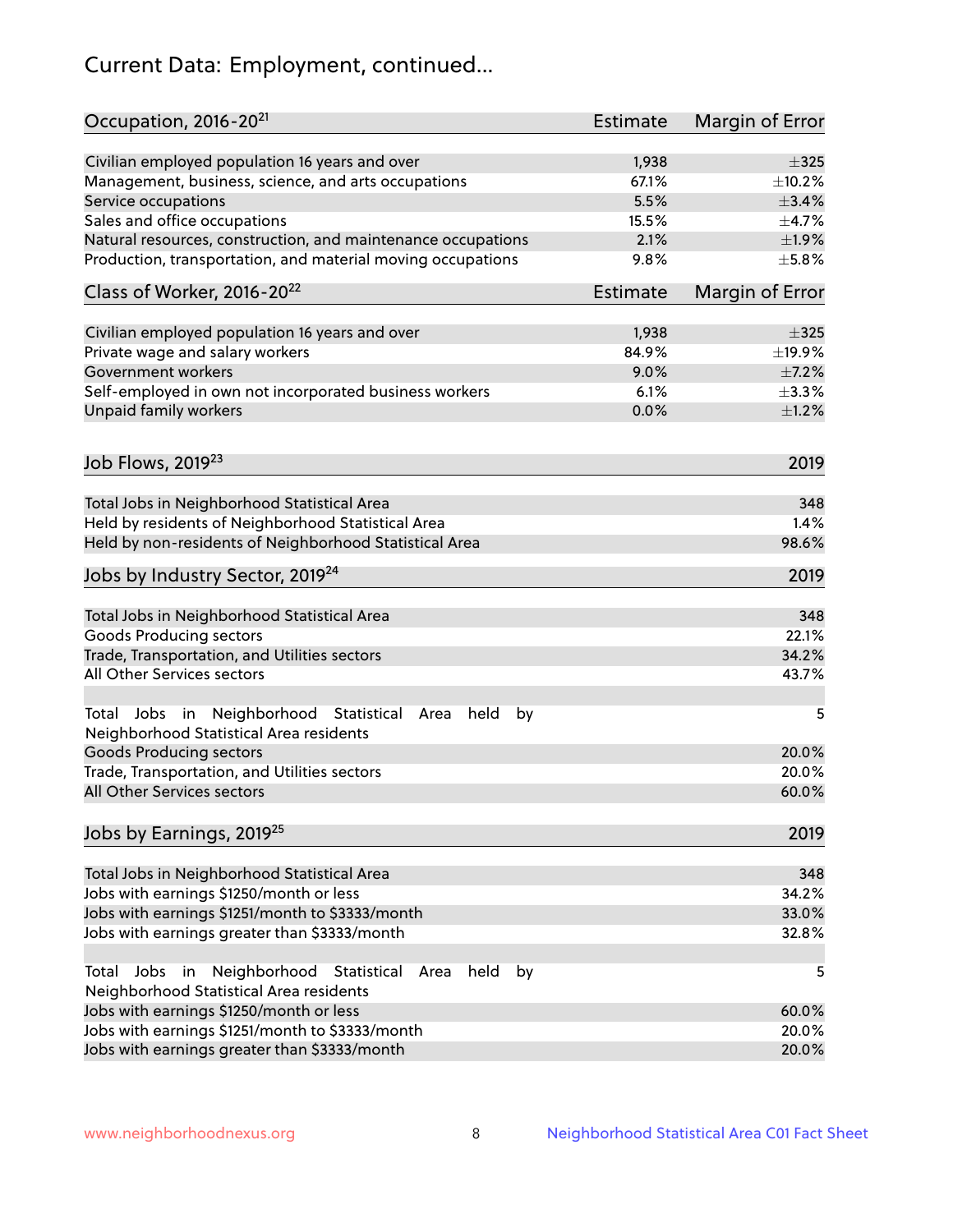## Current Data: Employment, continued...

| Jobs by Age of Worker, 2019 <sup>26</sup>                                                      | 2019  |
|------------------------------------------------------------------------------------------------|-------|
|                                                                                                |       |
| Total Jobs in Neighborhood Statistical Area                                                    | 348   |
| Jobs with workers age 29 or younger                                                            | 33.3% |
| Jobs with workers age 30 to 54                                                                 | 48.6% |
| Jobs with workers age 55 or older                                                              | 18.1% |
|                                                                                                |       |
| Total Jobs in Neighborhood Statistical Area held by<br>Neighborhood Statistical Area residents | 5     |
| Jobs with workers age 29 or younger                                                            | 40.0% |
| Jobs with workers age 30 to 54                                                                 | 40.0% |
| Jobs with workers age 55 or older                                                              | 20.0% |

### Current Data: Education

| School Enrollment, 2016-20 <sup>27</sup>       | Estimate | Margin of Error |
|------------------------------------------------|----------|-----------------|
|                                                |          |                 |
| Population 3 years and over enrolled in school | 729      | $\pm 214$       |
| Nursery school, preschool                      | 4.2%     | $\pm 4.5\%$     |
| Kindergarten                                   | 6.0%     | $\pm$ 4.5%      |
| Elementary school (grades 1-8)                 | 42.9%    | $\pm$ 10.0%     |
| High school (grades 9-12)                      | 28.6%    | ±11.0%          |
| College or graduate school                     | 18.3%    | $\pm$ 13.5%     |

| Educational Attainment, 2016-20 <sup>28</sup> | <b>Estimate</b> | Margin of Error |
|-----------------------------------------------|-----------------|-----------------|
|                                               |                 |                 |
| Population 25 years and over                  | 2,465           | $\pm$ 576       |
| Less than 9th grade                           | 7.7%            | $\pm$ 7.7%      |
| 9th to 12th grade, no diploma                 | 1.2%            | $\pm 2.1\%$     |
| High school graduate (includes equivalency)   | 7.3%            | $\pm$ 3.7%      |
| Some college, no degree                       | 8.6%            | $\pm$ 3.8%      |
| Associate's degree                            | 2.9%            | $\pm 2.4\%$     |
| Bachelor's degree                             | 39.4%           | $\pm$ 13.0%     |
| Graduate or professional degree               | 32.9%           | $+5.7%$         |
|                                               |                 |                 |
| Percent high school graduate or higher        | 91.1%           | $\pm$ 25.9%     |
| Percent bachelor's degree or higher           | 72.4%           | $\pm 21.5\%$    |
|                                               |                 |                 |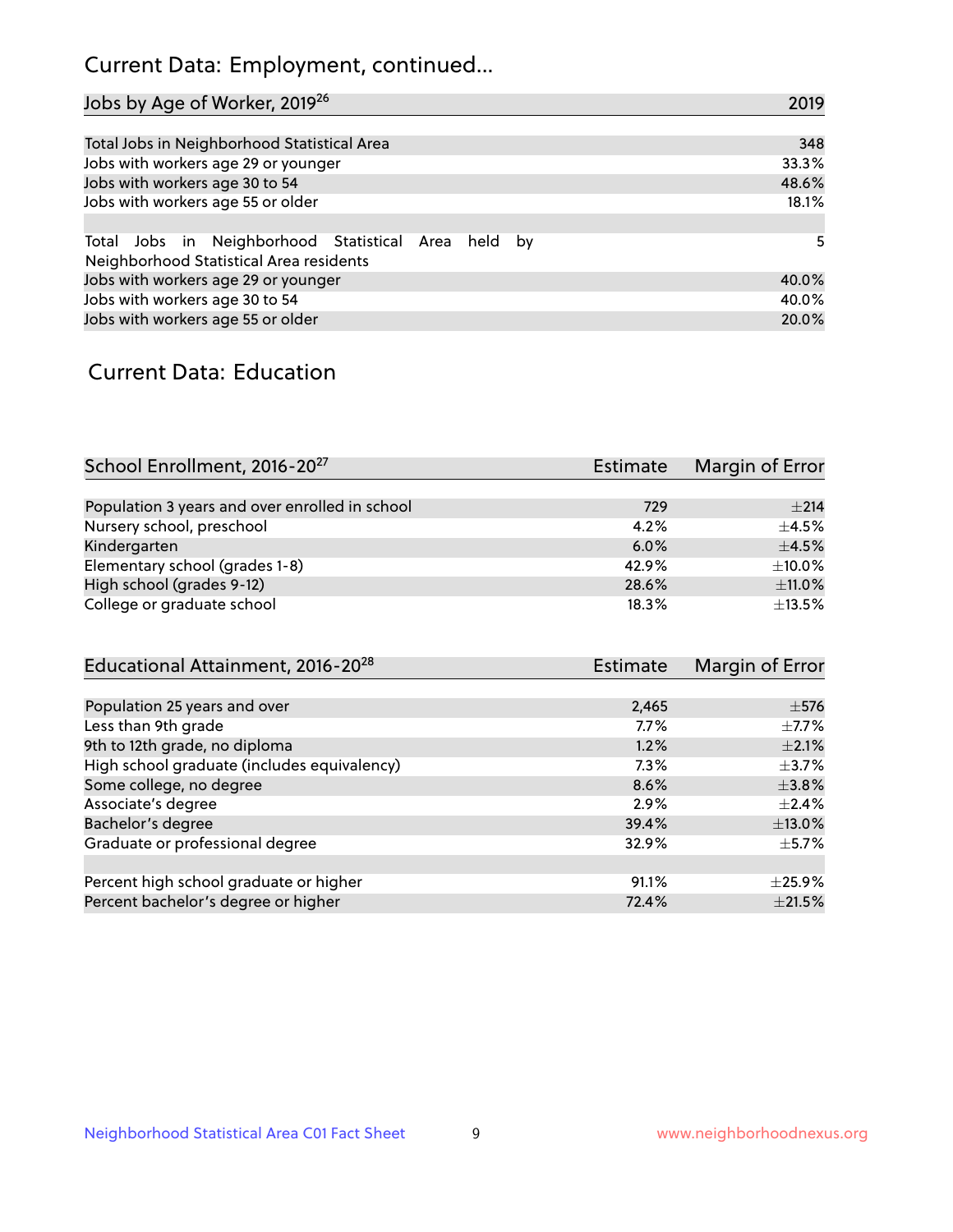## Current Data: Housing

| Households by Type, 2016-20 <sup>29</sup>            | <b>Estimate</b> | Margin of Error |
|------------------------------------------------------|-----------------|-----------------|
|                                                      |                 |                 |
| Total households                                     | 1,343           | ±211            |
| Family households (families)                         | 63.1%           | $\pm$ 9.6%      |
| With own children under 18 years                     | 31.9%           | $\pm$ 6.9%      |
| Married-couple family                                | 51.6%           | ±10.8%          |
| With own children of the householder under 18 years  | 23.5%           | $\pm$ 5.7%      |
| Male householder, no spouse present, family          | 3.6%            | $\pm$ 3.7%      |
| With own children of the householder under 18 years  | 1.3%            | $\pm 2.2\%$     |
| Female householder, no spouse present, family        | 7.9%            | $\pm$ 4.5%      |
| With own children of the householder under 18 years  | 7.1%            | $\pm 4.5\%$     |
| Nonfamily households                                 | 36.9%           | $\pm$ 8.6%      |
| Householder living alone                             | 29.0%           | $\pm$ 8.9%      |
| 65 years and over                                    | 5.5%            | ±3.4%           |
| Households with one or more people under 18 years    | 32.3%           | $\pm$ 5.6%      |
| Households with one or more people 65 years and over | 21.0%           | $\pm$ 10.9%     |
|                                                      |                 |                 |
| Average household size                               | 2.54            | $\pm$ 0.28      |
| Average family size                                  | 3.20            | $\pm$ 0.45      |
| Housing Occupancy, 2016-20 <sup>30</sup>             | <b>Estimate</b> | Margin of Error |
| Total housing units                                  | 1,430           | $\pm 202$       |
| Occupied housing units                               | 93.9%           | $\pm$ 6.4%      |
| Vacant housing units                                 | 6.1%            | $\pm$ 5.0%      |
|                                                      |                 |                 |
| Homeowner vacancy rate                               | 1.1             | ±2.0            |
| Rental vacancy rate                                  | 7.6             | $\pm$ 13.6      |
| Units in Structure, 2016-20 <sup>31</sup>            | Estimate        | Margin of Error |
| Total housing units                                  | 1,430           | $\pm 202$       |
| 1-unit, detached                                     | 53.6%           | $\pm$ 8.9%      |
|                                                      | 26.1%           | $\pm$ 7.1%      |
| 1-unit, attached                                     |                 | $\pm 1.6\%$     |
| 2 units                                              | 0.6%<br>1.2%    |                 |
| 3 or 4 units                                         |                 | ±1.9%           |
| 5 to 9 units                                         | 7.8%            | $\pm$ 3.9%      |
| 10 to 19 units                                       | 2.6%            | $\pm$ 3.4%      |
| 20 or more units                                     | 6.4%            | $\pm$ 4.9%      |
| Mobile home                                          | 1.7%            | $\pm 2.0\%$     |
| Boat, RV, van, etc.                                  | $0.0\%$         | $\pm 1.1\%$     |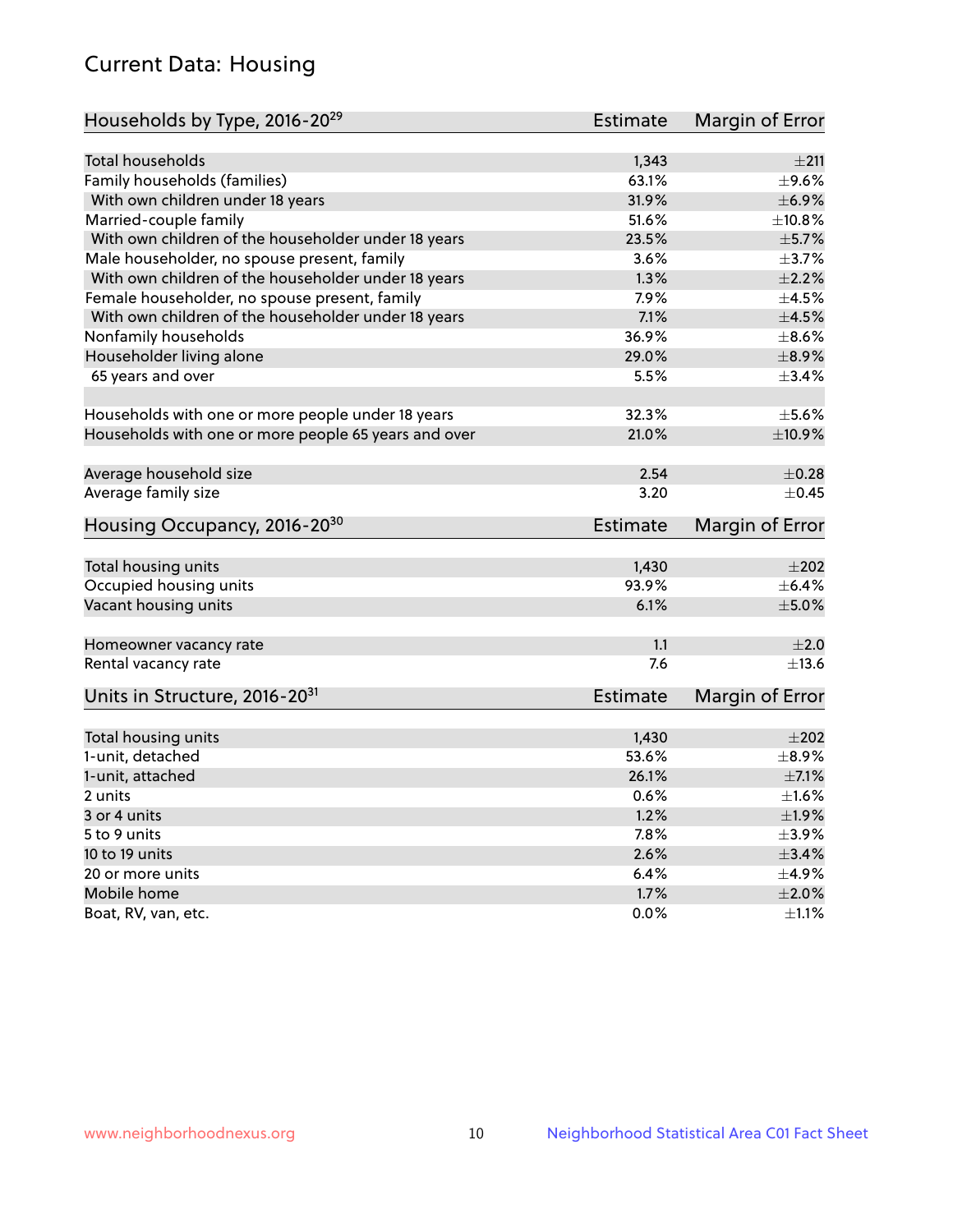## Current Data: Housing, continued...

| Year Structure Built, 2016-20 <sup>32</sup>                       | <b>Estimate</b> | Margin of Error       |
|-------------------------------------------------------------------|-----------------|-----------------------|
| Total housing units                                               | 1,430           | $\pm 202$             |
| Built 2014 or later                                               | 3.8%            | $\pm$ 3.3%            |
| Built 2010 to 2013                                                | 3.5%            | $\pm$ 3.2%            |
| Built 2000 to 2009                                                | 16.0%           | ±6.8%                 |
| Built 1990 to 1999                                                | 11.2%           | $\pm$ 7.7%            |
| Built 1980 to 1989                                                | 14.3%           | $\pm$ 5.5%            |
| Built 1970 to 1979                                                | 14.0%           | $\pm 4.5\%$           |
| Built 1960 to 1969                                                | 14.3%           | $\pm$ 5.0%            |
| Built 1950 to 1959                                                | 18.7%           | $\pm$ 8.5%            |
| Built 1940 to 1949                                                | 2.1%            | $\pm$ 5.5%            |
| Built 1939 or earlier                                             | 2.1%            | $\pm$ 3.3%            |
| Housing Tenure, 2016-2033                                         | <b>Estimate</b> | Margin of Error       |
| Occupied housing units                                            | 1,343           | ±211                  |
| Owner-occupied                                                    | 76.4%           | $\pm$ 7.7%            |
| Renter-occupied                                                   | 23.6%           | $\pm$ 8.5%            |
|                                                                   |                 |                       |
| Average household size of owner-occupied unit                     | 2.58            | $\pm$ 0.42            |
| Average household size of renter-occupied unit                    | 2.39            | $\pm 1.31$            |
| Residence 1 Year Ago, 2016-20 <sup>34</sup>                       | <b>Estimate</b> | Margin of Error       |
| Population 1 year and over                                        | 3,356           | $\pm 644$             |
| Same house                                                        | 89.9%           | $\pm$ 8.3%            |
| Different house in the U.S.                                       | 9.9%            | $\pm$ 4.7%            |
| Same county                                                       | 5.1%            | $\pm 2.9\%$           |
| Different county                                                  | 4.8%            | $\pm$ 3.9%            |
| Same state                                                        | 3.4%            | ±3.4%                 |
| Different state                                                   | 1.4%            | ±1.9%                 |
| Abroad                                                            | 0.2%            | $\pm$ 0.5%            |
| Value of Housing Unit, 2016-20 <sup>35</sup>                      | <b>Estimate</b> | Margin of Error       |
|                                                                   |                 |                       |
| Owner-occupied units                                              | 1,026           | $\pm$ 191             |
| Less than \$50,000                                                | 7.4%            | $\pm$ 12.0%           |
| \$50,000 to \$99,999                                              | 1.3%            | ±3.9%                 |
| \$100,000 to \$149,999                                            | 0.3%            | $\pm 2.3\%$           |
| \$150,000 to \$199,999                                            | 4.3%            | $\pm 3.6\%$           |
| \$200,000 to \$299,999                                            | 20.4%           | $\pm$ 8.4%            |
| \$300,000 to \$499,999                                            | 26.3%           | $\pm$ 8.1%            |
| \$500,000 to \$999,999                                            | 25.4%           | $\pm$ 8.7%            |
| \$1,000,000 or more                                               | 14.6%           | $\pm$ 9.9%            |
| Mortgage Status, 2016-20 <sup>36</sup>                            | <b>Estimate</b> | Margin of Error       |
|                                                                   |                 |                       |
| Owner-occupied units                                              | 1,026<br>75.1%  | ±191                  |
| Housing units with a mortgage<br>Housing units without a mortgage | 24.9%           | $\pm$ 10.2%<br>±10.7% |
|                                                                   |                 |                       |

Neighborhood Statistical Area C01 Fact Sheet 11 11 www.neighborhoodnexus.org

Housing units without a mortgage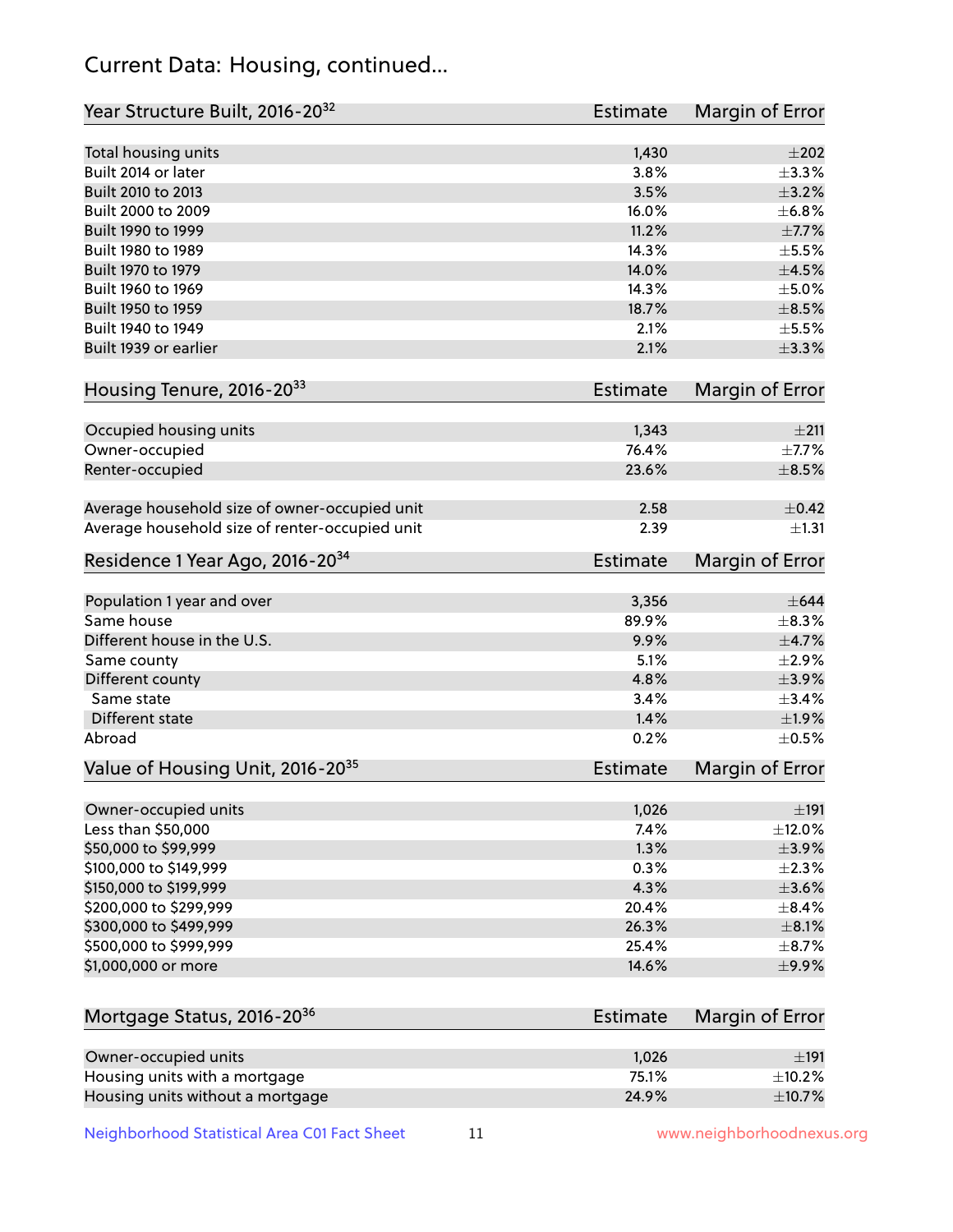## Current Data: Housing, continued...

| Selected Monthly Owner Costs, 2016-20 <sup>37</sup> | <b>Estimate</b> | Margin of Error |
|-----------------------------------------------------|-----------------|-----------------|
|                                                     |                 |                 |
| Housing units with a mortgage                       | 770             | $\pm 177$       |
| Less than \$300                                     | 9.5%            | $\pm$ 15.0%     |
| \$300 to \$499                                      | 0.0%            | $\pm 2.9\%$     |
| \$500 to \$999                                      | 0.9%            | $\pm$ 4.7%      |
| \$1,000 to \$1,499                                  | 20.1%           | $\pm 10.0\%$    |
| \$1,500 to \$1,999                                  | 9.7%            | $\pm$ 6.6%      |
| \$2,000 to \$2,999                                  | 28.0%           | ±11.4%          |
| \$3,000 or more                                     | 31.8%           | $\pm$ 9.7%      |
|                                                     |                 |                 |
| Median (dollars)                                    | \$2,441         | $\pm 258$       |
|                                                     |                 |                 |
| Housing units without a mortgage                    | 256             | ±120            |
| Less than \$150                                     | 0.0%            | $\pm$ 8.8%      |
| \$150 to \$249                                      | 0.0%            | $\pm$ 8.8%      |
| \$250 to \$349                                      | 0.0%            | $\pm$ 8.8%      |
| \$350 to \$499                                      | 4.6%            | ±12.8%          |
| \$500 to \$699                                      | 12.0%           | $\pm$ 9.9%      |
| \$700 or more                                       | 83.4%           | ±25.7%          |
|                                                     |                 |                 |
| Median (dollars)                                    | \$1,100         | $\pm 246$       |

| Selected Monthly Owner Costs as a Percentage of | <b>Estimate</b> | Margin of Error |
|-------------------------------------------------|-----------------|-----------------|
| Household Income, 2016-2038                     |                 |                 |
|                                                 |                 |                 |
| Housing units with a mortgage <sup>39</sup>     | 767             | $\pm 204$       |
| Less than 20.0 percent                          | 58.2%           | $\pm$ 12.8%     |
| 20.0 to 24.9 percent                            | 17.4%           | ±10.4%          |
| 25.0 to 29.9 percent                            | $9.4\%$         | $\pm$ 7.7%      |
| 30.0 to 34.9 percent                            | 1.5%            | $\pm 2.6\%$     |
| 35.0 percent or more                            | 13.5%           | $\pm$ 9.5%      |
|                                                 |                 |                 |
| Housing units without a mortgage <sup>40</sup>  | 256             | $\pm$ 126       |
| Less than 10.0 percent                          | 64.1%           | $\pm$ 25.7%     |
| 10.0 to 14.9 percent                            | 11.4%           | $\pm$ 13.6%     |
| 15.0 to 19.9 percent                            | 8.1%            | $\pm$ 10.2%     |
| 20.0 to 24.9 percent                            | $6.0\%$         | $\pm$ 9.9%      |
| 25.0 to 29.9 percent                            | 0.4%            | $\pm$ 6.2%      |
| 30.0 to 34.9 percent                            | $0.9\%$         | $\pm$ 6.5%      |
| 35.0 percent or more                            | 9.1%            | ±14.5%          |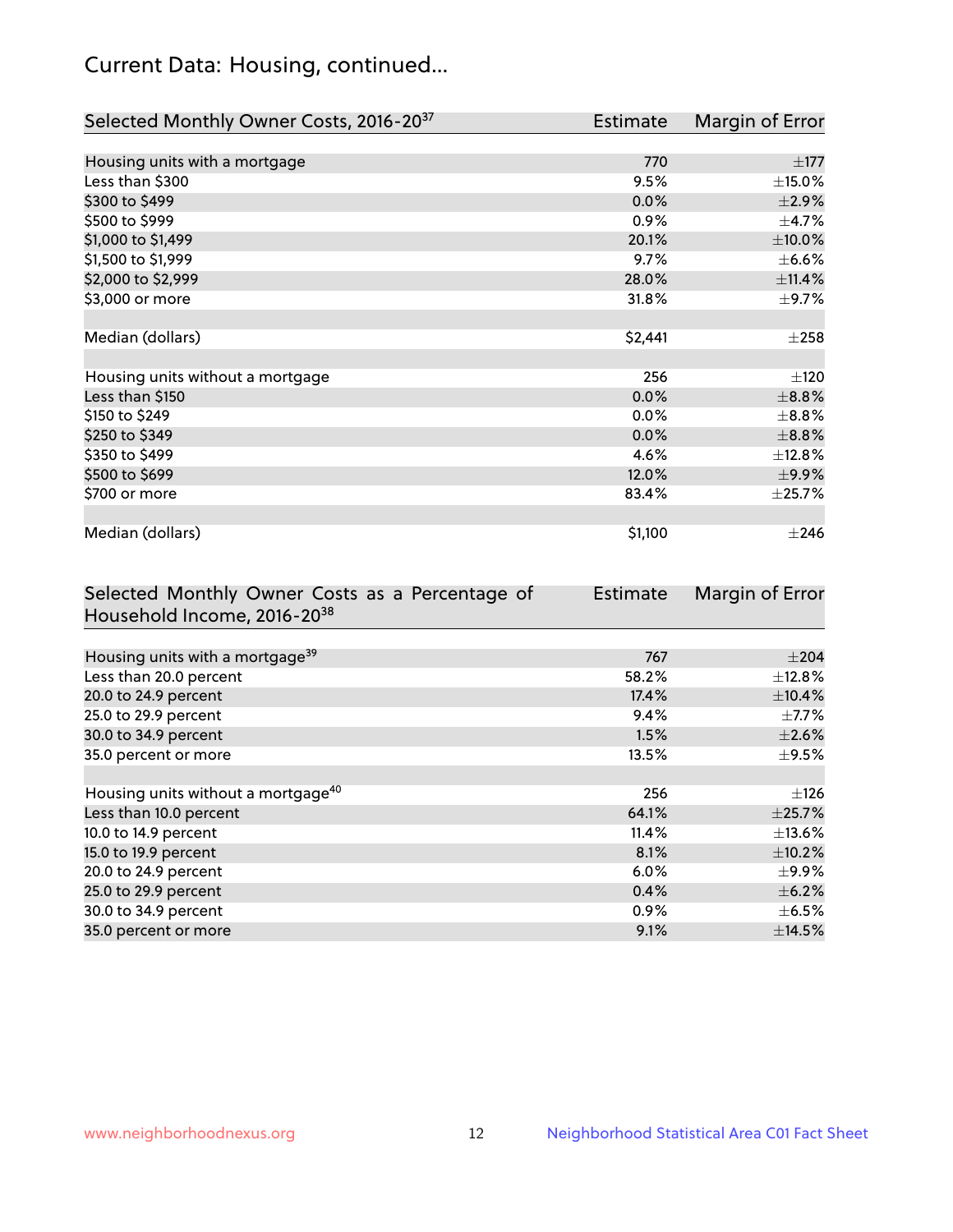## Current Data: Housing, continued...

| Gross Rent, 2016-20 <sup>41</sup>               | <b>Estimate</b> | Margin of Error |
|-------------------------------------------------|-----------------|-----------------|
|                                                 |                 |                 |
| Occupied units paying rent                      | 277             | ±118            |
| Less than \$200                                 | $0.0\%$         | $\pm$ 10.0%     |
| \$200 to \$499                                  | 1.4%            | ±14.2%          |
| \$500 to \$749                                  | 2.9%            | ±13.6%          |
| \$750 to \$999                                  | 16.7%           | $\pm 21.6\%$    |
| \$1,000 to \$1,499                              | 35.2%           | ±23.1%          |
| \$1,500 to \$1,999                              | 23.8%           | ±19.7%          |
| \$2,000 or more                                 | 20.0%           | ±21.8%          |
| Median (dollars)                                | \$1,405         | ±226            |
|                                                 |                 |                 |
| No rent paid                                    | 41              | $\pm$ 43        |
|                                                 |                 |                 |
| Gross Rent as a Percentage of Household Income, | <b>Estimate</b> | Margin of Error |
| $2016 - 20^{42}$                                |                 |                 |
|                                                 |                 |                 |
| Occupied units paying rent <sup>43</sup>        | 277             | ±126            |
| Less than 15.0 percent                          | 11.6%           | ±10.4%          |
| 15.0 to 19.9 percent                            | 11.1%           | $\pm$ 12.0%     |
| 20.0 to 24.9 percent                            | 20.9%           | $\pm$ 16.0%     |
| 25.0 to 29.9 percent                            | 12.9%           | ±18.2%          |
| 30.0 to 34.9 percent                            | 9.7%            | ±9.4%           |
| 35.0 percent or more                            | 33.9%           | ±26.8%          |

# Current Data: Transportation

| Commuting to Work, 2016-20 <sup>44</sup>  | <b>Estimate</b> | Margin of Error |
|-------------------------------------------|-----------------|-----------------|
|                                           |                 |                 |
| Workers 16 years and over                 | 1,936           | $\pm$ 361       |
| Car, truck, or van - drove alone          | 74.4%           | $\pm$ 18.4%     |
| Car, truck, or van - carpooled            | 3.4%            | $\pm 2.8\%$     |
| Public transportation (excluding taxicab) | $1.6\%$         | $\pm 1.9\%$     |
| Walked                                    | 0.6%            | $\pm 1.5\%$     |
| Other means                               | $9.0\%$         | $\pm$ 12.6%     |
| Worked at home                            | 10.9%           | $\pm$ 4.8%      |
|                                           |                 |                 |
| Mean travel time to work (minutes)        | 27.1            | $\pm$ 6.0       |

| Access to a Vehicle, 2016-20 <sup>45</sup> | Estimate | Margin of Error |
|--------------------------------------------|----------|-----------------|
|                                            |          |                 |
| Occupied housing units                     | 1,343    | $+211$          |
| No vehicles available                      | 7.8%     | $+9.3%$         |
| 1 vehicle available                        | 34.3%    | $\pm$ 11.1%     |
| 2 vehicles available                       | 40.7%    | $+6.3%$         |
| 3 or more vehicles available               | 17.2%    | $\pm$ 6.1%      |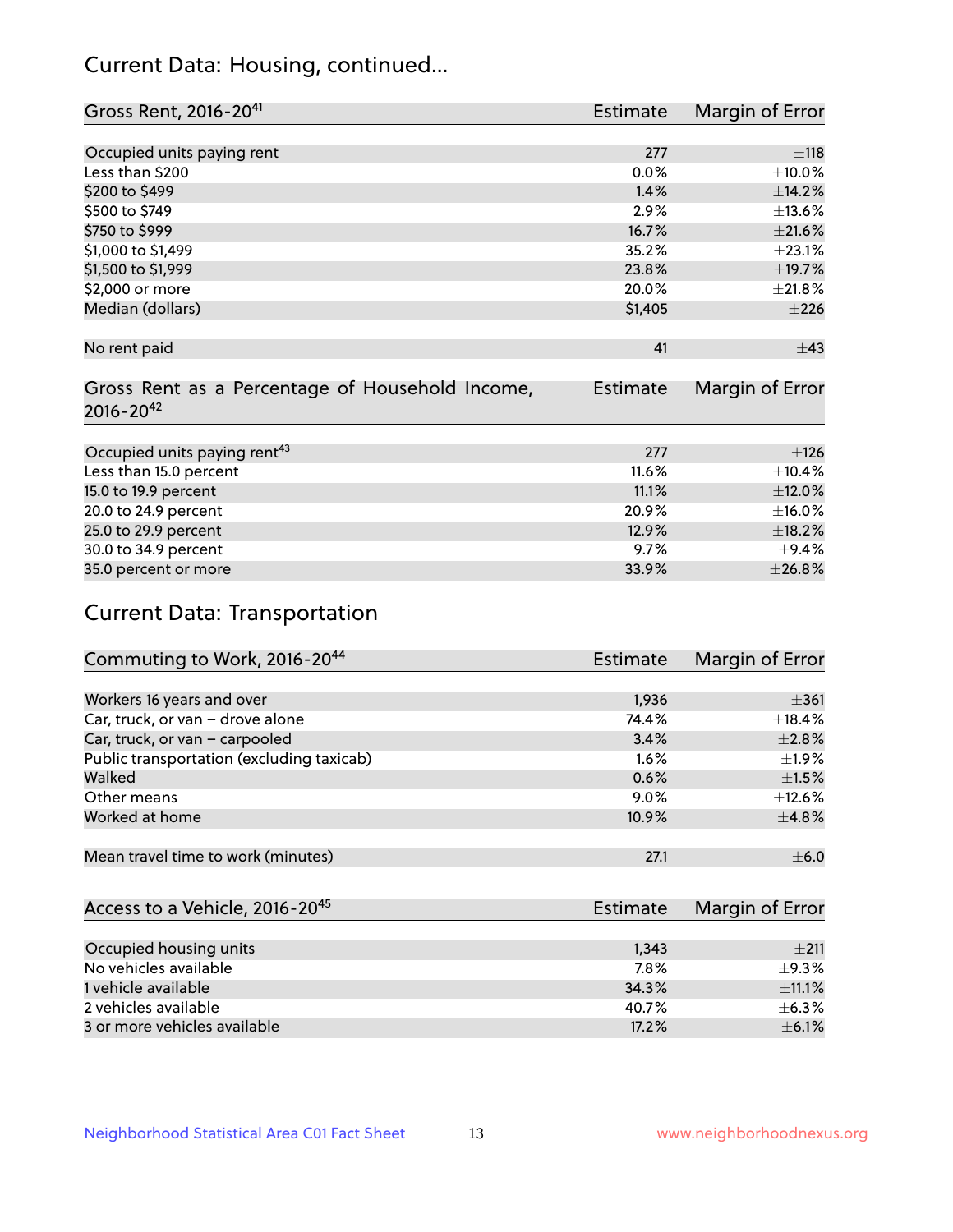## Current Data: Health

| Health Insurance coverage, 2016-2046                    | <b>Estimate</b> | Margin of Error |
|---------------------------------------------------------|-----------------|-----------------|
|                                                         |                 |                 |
| Civilian Noninstitutionalized Population                | 3,390           | $\pm 641$       |
| With health insurance coverage                          | 87.0%           | $\pm 20.1\%$    |
| With private health insurance coverage                  | 77.5%           | $\pm$ 18.0%     |
| With public health coverage                             | 14.9%           | $\pm$ 6.7%      |
| No health insurance coverage                            | 13.0%           | $\pm$ 8.4%      |
| Civilian Noninstitutionalized Population Under 19 years | 804             | $\pm$ 804       |
| No health insurance coverage                            | 7.1%            | ±13.3%          |
|                                                         |                 |                 |
| Civilian Noninstitutionalized Population 19 to 64 years | 2,083           | $\pm$ 325       |
| In labor force:                                         | 1,672           | $\pm 257$       |
| Employed:                                               | 1,645           | $\pm 253$       |
| With health insurance coverage                          | 94.8%           | $\pm$ 3.7%      |
| With private health insurance coverage                  | 94.8%           | $\pm$ 3.7%      |
| With public coverage                                    | 0.1%            | $\pm$ 0.9%      |
| No health insurance coverage                            | 5.2%            | $\pm$ 4.5%      |
|                                                         |                 |                 |
| Unemployed:                                             | 28              | $\pm 253$       |
| With health insurance coverage                          | 51.5%           | ±69.1%          |
| With private health insurance coverage                  | 49.0%           | ±71.5%          |
| With public coverage                                    | 2.5%            | $\pm$ 50.0%     |
| No health insurance coverage                            | 48.5%           | $\pm$ 82.6%     |
|                                                         |                 |                 |
| Not in labor force:                                     | 411             | $\pm 209$       |
| With health insurance coverage                          | 60.4%           | ±39.2%          |
| With private health insurance coverage                  | 56.7%           | ±37.4%          |
| With public coverage                                    | 5.9%            | $\pm$ 7.8%      |
| No health insurance coverage                            | 39.6%           | $\pm$ 37.3%     |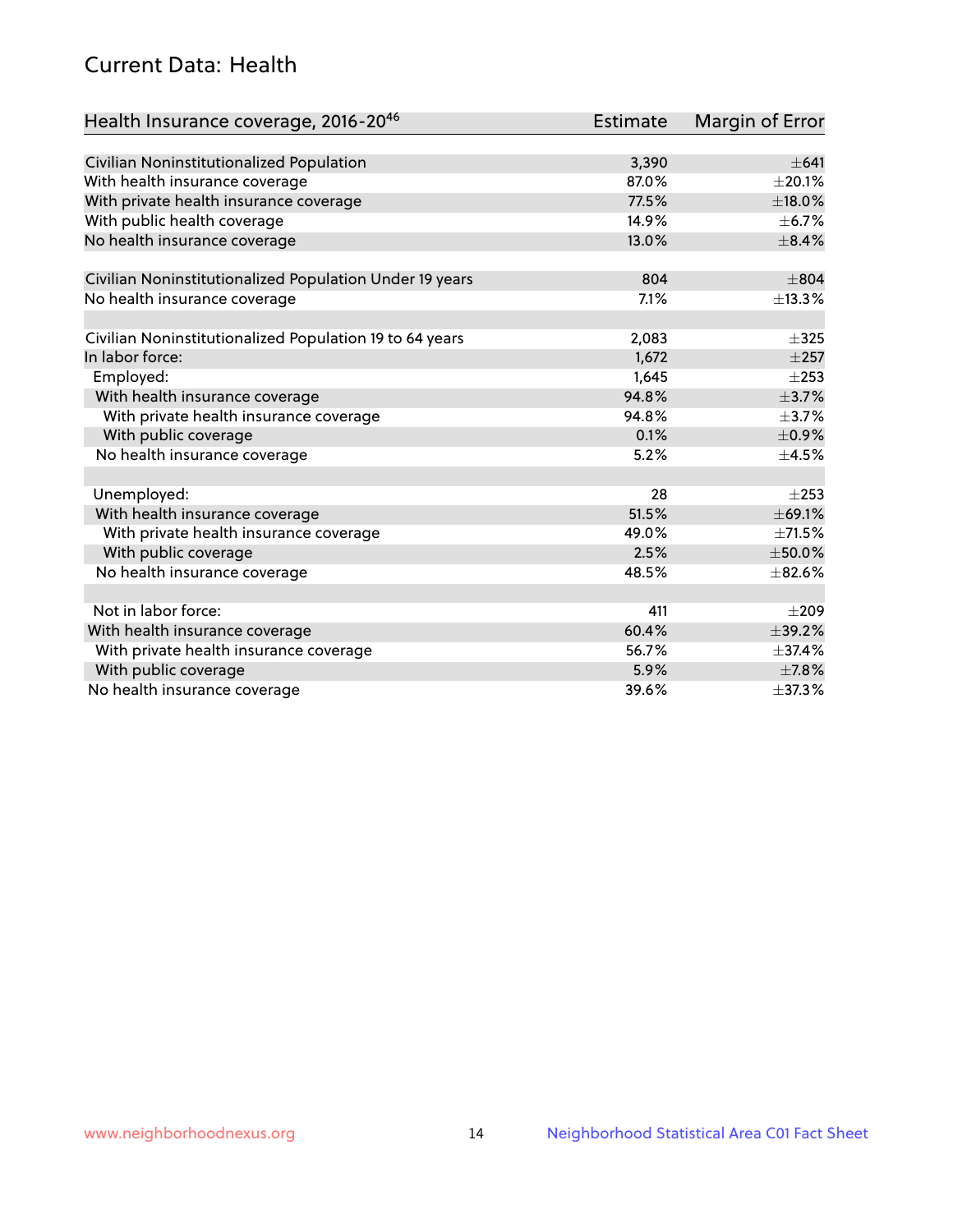#### Notes:

- 1. Source: U.S. Census Bureau, Decennial Census 2000, SF1 tables P8, P12; American Community Survey, tables B01001, B03002
- 2. This category includes Pacific Islanders, Native Americans and Alaska Natives, people who identify as some other race, and those who identify as bi/multi racial.
- 3. Source: U.S. Census Bureau, Decennial Census 2000, SF1 tables P15, P16, P18, P19; American Community Survey, tables B11001, B11005, B11003
- 4. Source: U.S. Census Bureau, Decennial Census 2000, SF3 table P37; American Community Survey, table B15002
- 5. Source: U.S. Census Bureau, Longitudinal Employer-Household Dynamics Residential Area Characteristics, Table JT01 (Primary Jobs); Workplace Area Characteristics, Table JT00 (All Jobs)
- 6. Source: U.S. Census Bureau, Decennial Census 2000, SF3 tables P52, P87; American Community Survey, tables B19001, B17001
- 7. Source: U.S. Census Bureau, Decennial Census 2000, SF1 tables H3, H4; American Community Survey, tables B25002, B25009
- 8. Source: U.S. Census Bureau, Decennial Census 2000, SF3 table H44; American Community Survey, tables B25044
- 9. Source: Atlanta Police Department, COBRA; U.S. Census Bureau, American Community Survey, table B01001
- 10. Source: U.S. Census Bureau, American Community Survey, table B01001
- 11. Source: U.S. Census Bureau, American Community Survey, table B03002
- 12. Source: U.S. Census Bureau, American Community Survey, table B05002
- 13. Source: U.S. Census Bureau, American Community Survey, table B05003
- 14. Source: U.S. Census Bureau, American Community Survey, tables B19001, B19025, B19051, B19061, B19055, B19065, B19059, B19069, B19056, B19066, B19057, B19067, B22001, B19101, B19127
- 15. Source: U.S. Census Bureau, American Community Survey, tables B19201, B19214, B20017, B19313
- 16. Source: U.S. Census Bureau, American Community Survey, table B17010
- 17. Source: U.S. Census Bureau, American Community Survey, tables B17001, B17006, B17021, B17007. Table totals may be lower than the total population, as they are based on the population for whom poverty status is determined.
- 18. Source: U.S. Census Bureau, American Community Survey, B17001H, B17001B, B17001D, B17001I. Table totals may be lower than the total population, as they are based on the population for whom poverty status is determined.
- 19. Source: U.S. Census Bureau, American Community Survey, tables B23001, B23008
- 20. Source: U.S. Census Bureau, American Community Survey, table C24030
- 21. Source: U.S. Census Bureau, American Community Survey, table C24010
- 22. Source: U.S. Census Bureau, American Community Survey, table B24080
- 23. Source: U.S. Census Bureau, Longitudinal Employer-Household Dynamics Origin-Destination Data, Tables JT00 Main and JT00 Aux
- 24. Source: U.S. Census Bureau, Longitudinal Employer-Household Dynamics Origin-Destination Data, Tables JT00 Main and JT00 Aux
- 25. Source: U.S. Census Bureau, Longitudinal Employer-Household Dynamics Origin-Destination Data, Tables JT00 Main and JT00 Aux
- 26. Source: U.S. Census Bureau, Longitudinal Employer-Household Dynamics Origin-Destination Data, Tables JT00 Main and JT00 Aux
- 27. Source: U.S. Census Bureau, American Community Survey, table B14001
- 28. Source: U.S. Census Bureau, American Community Survey, table B15002
- 29. Source: U.S. Census Bureau, American Community Survey, tables B11001, B11003, B11007, B11005, B09019
- 30. Source: U.S. Census Bureau, American Community Survey, tables B25002, B25003, B25004
- 31. Source: U.S. Census Bureau, American Community Survey, table B25024
- 32. Source: U.S. Census Bureau, American Community Survey, table B25034
- 33. Source: U.S. Census Bureau, American Community Survey, tables B25009, B25008, B25003
- 34. Source: U.S. Census Bureau, American Community Survey, table B07003
- 35. Source: U.S. Census Bureau, American Community Survey, table B25075. This value is self-reported and may differ from home values as determined by the County Tax Assessor.
- 36. Source: U.S. Census Bureau, American Community Survey, table B25081
- 37. Source: U.S. Census Bureau, American Community Survey, table B25087
- 38. Source: U.S. Census Bureau, American Community Survey, table B25091
- 39. Excludes units where Selected Monthly Owner Costs as a Percentage of Income cannot be computed.
- 40. Excludes units where Selected Monthly Owner Costs as a Percentage of Income cannot be computed.
- 41. Source: U.S. Census Bureau, American Community Survey, table B25063
- 42. Source: U.S. Census Bureau, American Community Survey, table B25070
- 43. Excludes units where Gross Rent as a Percentage of Income cannot be computed.
- 44. Source: U.S. Census Bureau, American Community Survey, tables B08101, B08013
- 45. Source: U.S. Census Bureau, American Community Survey, table B25044
- 46. Source: U.S. Census Bureau, American Community Survey, tables B18135, B27011

The dagger (†) symbol denotes values that cannot be computed.